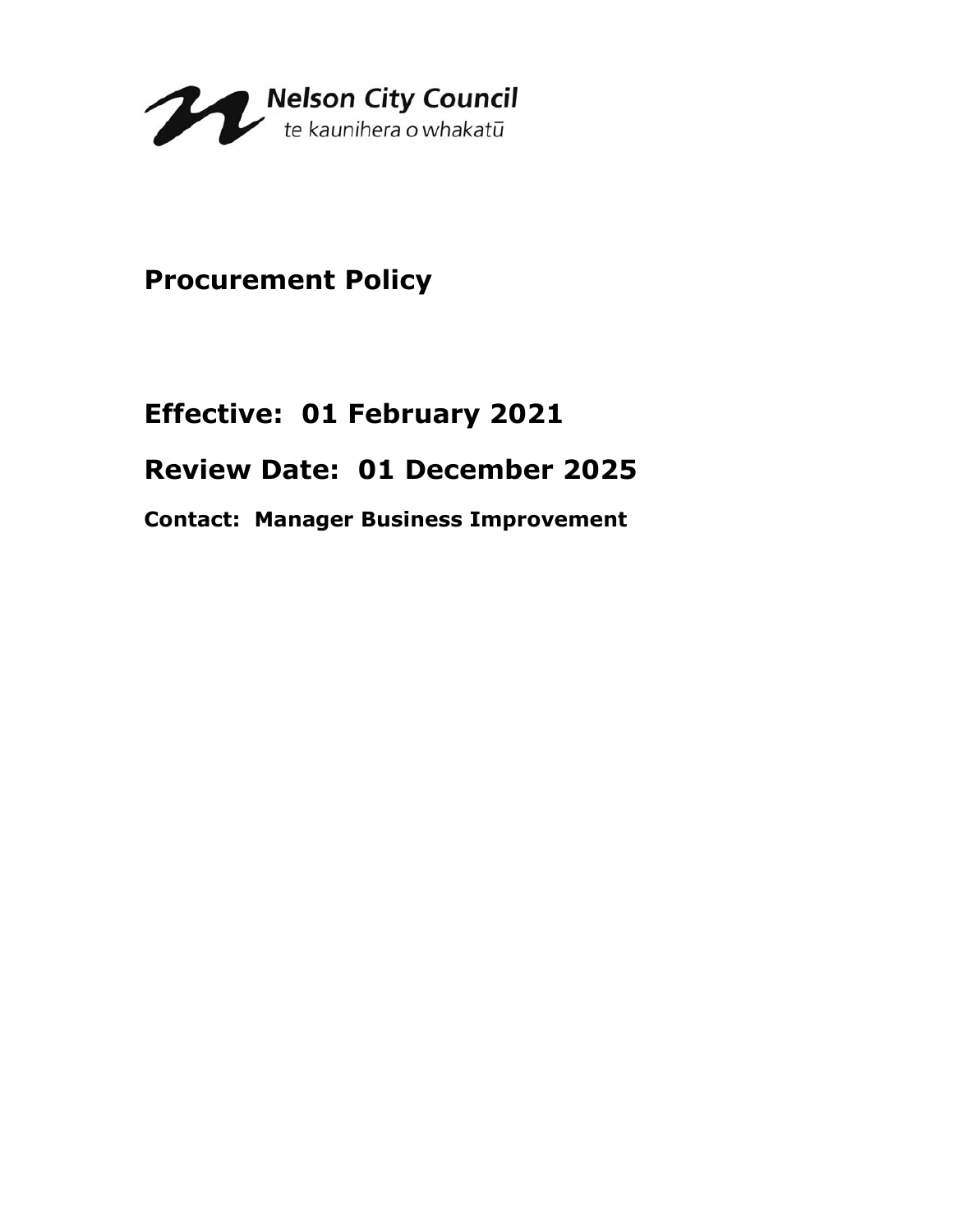### **Contents**

| $\mathbf{1}$ . |                                                |
|----------------|------------------------------------------------|
| 2.             |                                                |
| 3.             |                                                |
| 4.             |                                                |
| 5.             |                                                |
|                |                                                |
|                |                                                |
|                |                                                |
|                |                                                |
|                |                                                |
|                |                                                |
|                |                                                |
|                |                                                |
| 6.             |                                                |
|                |                                                |
|                |                                                |
| 7.             |                                                |
| 8.             | GUIDANCE, PROCEDURES, TEMPLATES AND RESOURCES7 |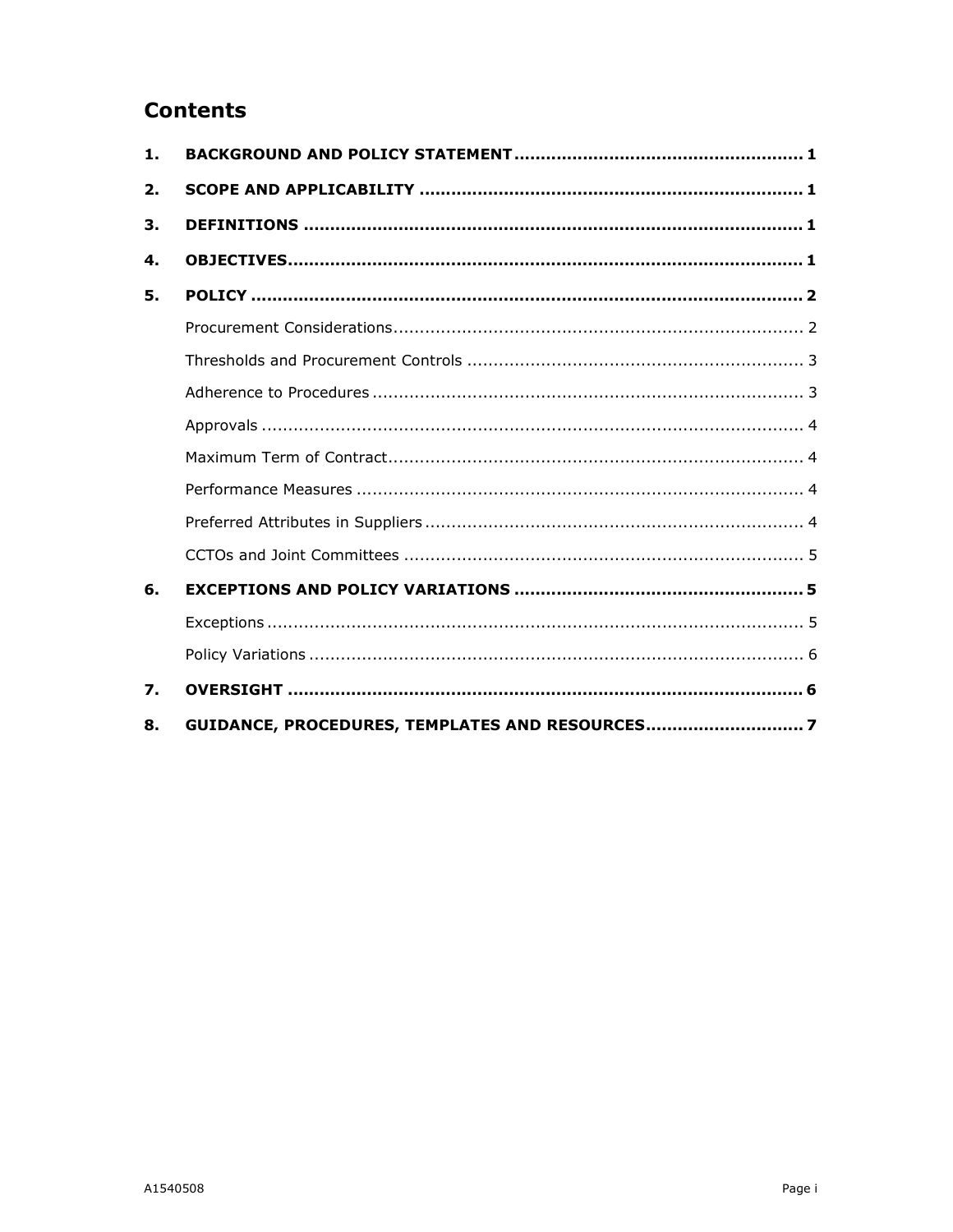#### **1. BACKGROUND AND POLICY STATEMENT**

- 1.1. This policy states the minimum mandatory requirements for purchasing and contracting for goods and services, and supports Council to achieve reductions in greenhouse gas emissions in line with Council policy. The policy seeks to strengthen Council's role as a change leader, to work with the challenges of market constraints, and to achieve great procurement outcomes.
- 1.2. Council resolved in June 2020 that its Procurement Policy should incorporate broader outcomes as outlined in the Government Procurement Rules; that is, Council should use procurement as a way to support wider social, economic, cultural and environmental outcomes that go beyond the immediate purchase of goods and services.
- 1.3. In supporting these outcomes through procurement, Council's initial priority focus areas are: increasing opportunities for local businesses to work with Council; increasing skills and training in our region, particularly in construction; improving conditions for local workers, and reducing emissions, waste, and environmental pollution.

#### **2. SCOPE AND APPLICABILITY**

2.1. The policy applies to all goods and services procured by Council, with some exceptions as per this policy.

#### **3. DEFINITIONS**

"CCTO" means Council Controlled Trading Organisation

"Closed competitive" means inviting a minimum of three Suppliers to submit a quote or a proposal for goods and/or services

"Direct purchase" means purchasing from a single Supplier, without seeking quotes or proposals from other Suppliers

"Living Wage" means the Living Wage hourly rate as defined by the Living Wage Movement Aotearoa

"Local" means Suppliers located, or established, in the Nelson-Tasman region

"Officers" means Council employees

"Open competitive" means publicly advertising an opportunity to submit a quote, proposal, or tender for goods and/or services

 "Suppliers" means sole traders, commercial companies, and not-for-profit organisations, providing goods and/or services to Council

#### **4. OBJECTIVES**

4.1. Ensure Council gets the best public value and benefit over the lifetime of the goods and services.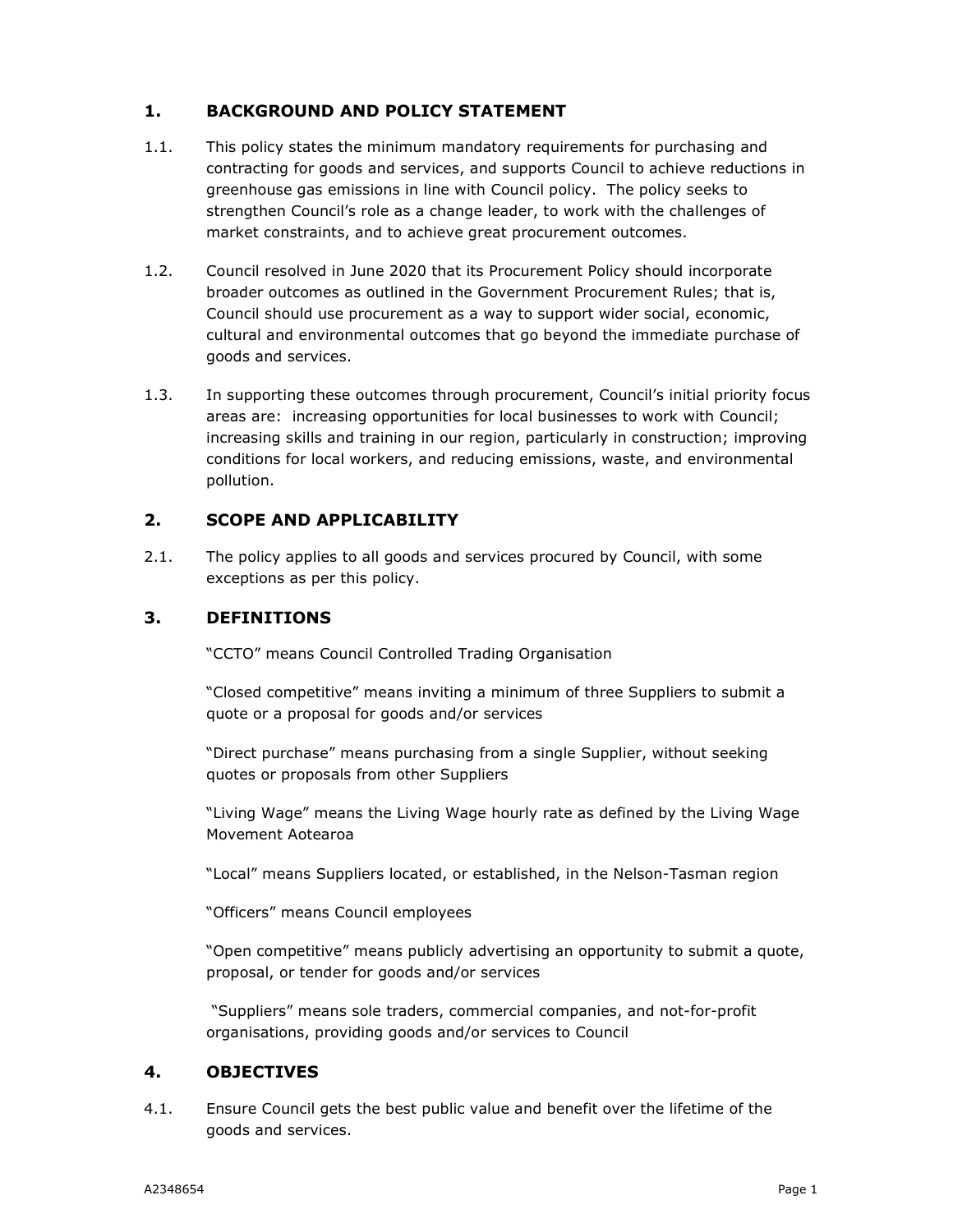- 4.2. Make sure everyone involved in purchasing and contracting acts responsibly, lawfully, and with integrity.
- 4.3. Ensure procurement decisions seek broader outcomes aligned with Council's responsibility to promote the social, economic, environmental, and cultural wellbeing of our communities, in the present and for the future, as specified in the Local Government Act 2002.
- 4.4. Ensure purchasing decisions are guided by the underlying principle of minimising greenhouse gas emissions, to comply with emissions reduction targets prescribed by Council, or in the absence of a Council target, as prescribed by the Climate Change Response Act 2002.
- 4.5. Get the right Suppliers who can deliver what we need, at a fair price and on time.
- 4.6. Create competition and encourage capable Suppliers to work with Council.
- 4.7. Make it easy for all Suppliers to do business with Council.
- 4.8. Ensure relevant stakeholders are appropriately involved in procurement and contract management outcomes.
- 4.9. Make sure the procurement effort is in proportion to the size, complexity, and risks associated with the goods and services.

#### **5. POLICY**

#### **Procurement Considerations**

- 5.1. Prior to beginning any purchasing activity, officers must understand and specify what is being purchased. In specifying the goods and/or services needed, requirements must include consideration of all of the following:
	- the positive contribution to or the negative impact on Council's climate change goals, and targets for reducing or limiting greenhouse gas emissions
	- the whole of life costs, including end of life disposal
	- the health, safety, environmental, economic, social and cultural outcomes to be achieved
	- Council's role in encouraging Suppliers to:
		- $\circ$  support, or to work towards, paying a Living Wage to their employees
		- o support their employees to gain further skills and certification
		- o support their employees to increase their knowledge of, and participation in, our region's culture and history
- 5.2. Officers must verify if Council has existing contractual arrangements through which the required goods and/or services could be supplied, and assess if those arrangements are suitable for achieving the required procurement outcomes.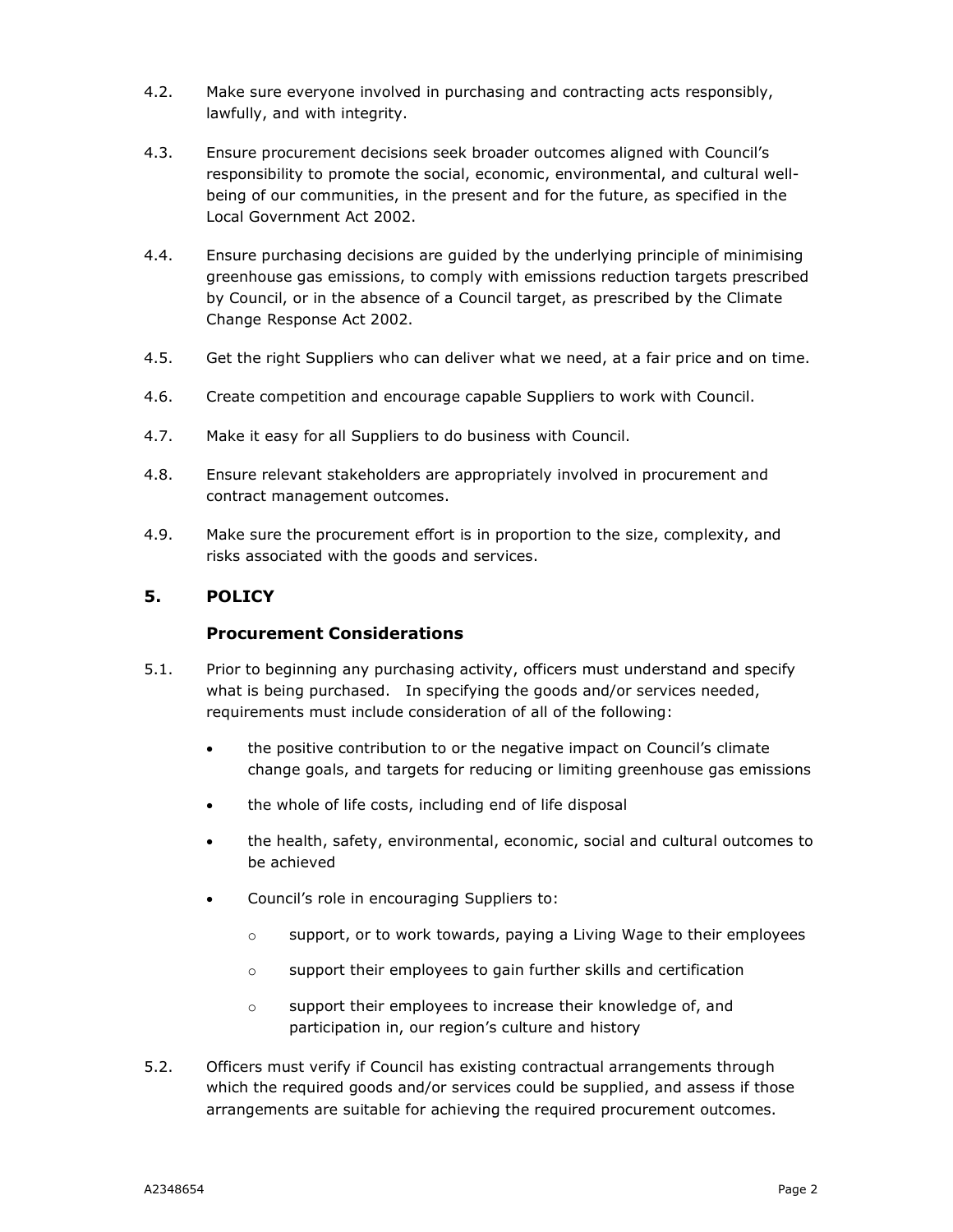5.3. Where appropriate, Council should seek to minimise the cost of procurement by using All of Government (AOG) contracts, joint or collaborative purchasing arrangements, and through establishing umbrella contracts (also known as "Supplier panels", or a "call-off" contract with a single Supplier).

#### **Thresholds and Procurement Controls**

5.4. Purchase methods are either direct purchase, closed competitive, or open competitive, and must meet the minimum thresholds set out below:

| Total estimated value – all years,<br>excluding GST | "minimum" purchase method                                                   |
|-----------------------------------------------------|-----------------------------------------------------------------------------|
| Up to \$5,000                                       | Direct purchase through purchase<br>order                                   |
| \$5,000 to \$50,000                                 | Closed competitive                                                          |
|                                                     | Direct purchase permitted with<br>Council Business Unit Manager<br>approval |
| $$50,000 - $250,000$                                | Closed competitive                                                          |
| $$250,000 - $500,000$                               | Open competitive                                                            |
|                                                     | Closed competitive permitted with<br>Council Group Manager approval         |
| More than \$500,000                                 | Open competitive                                                            |

- 5.5. Lower minimum thresholds may be specified by a Council Business Unit Manager for specific purchases within their business unit.
- 5.6. Additional controls may be specified by a Council Business Unit Manager for purchasing activity which is considered more vulnerable to risk, such as:
	- lack of skills and/or experience of the lead officer or evaluation team
	- the type of goods or service ("new to us", or in itself carries inherent risk)
	- the realistic potential for reputational damage if procurement outcomes are not met, or if the integrity of the procurement policy objectives is compromised
- 5.7. Regardless of whether additional controls have been specified by a Council Business Unit Manager, the risks associated with a procurement must be identified and appropriately managed through to the conclusion of the procurement.

#### **Adherence to Procedures**

5.8. Officers must use the approved Council procurement and contracting procedures for direct purchase, closed competitive, open competitive procurement, award of contract, and ongoing contract management.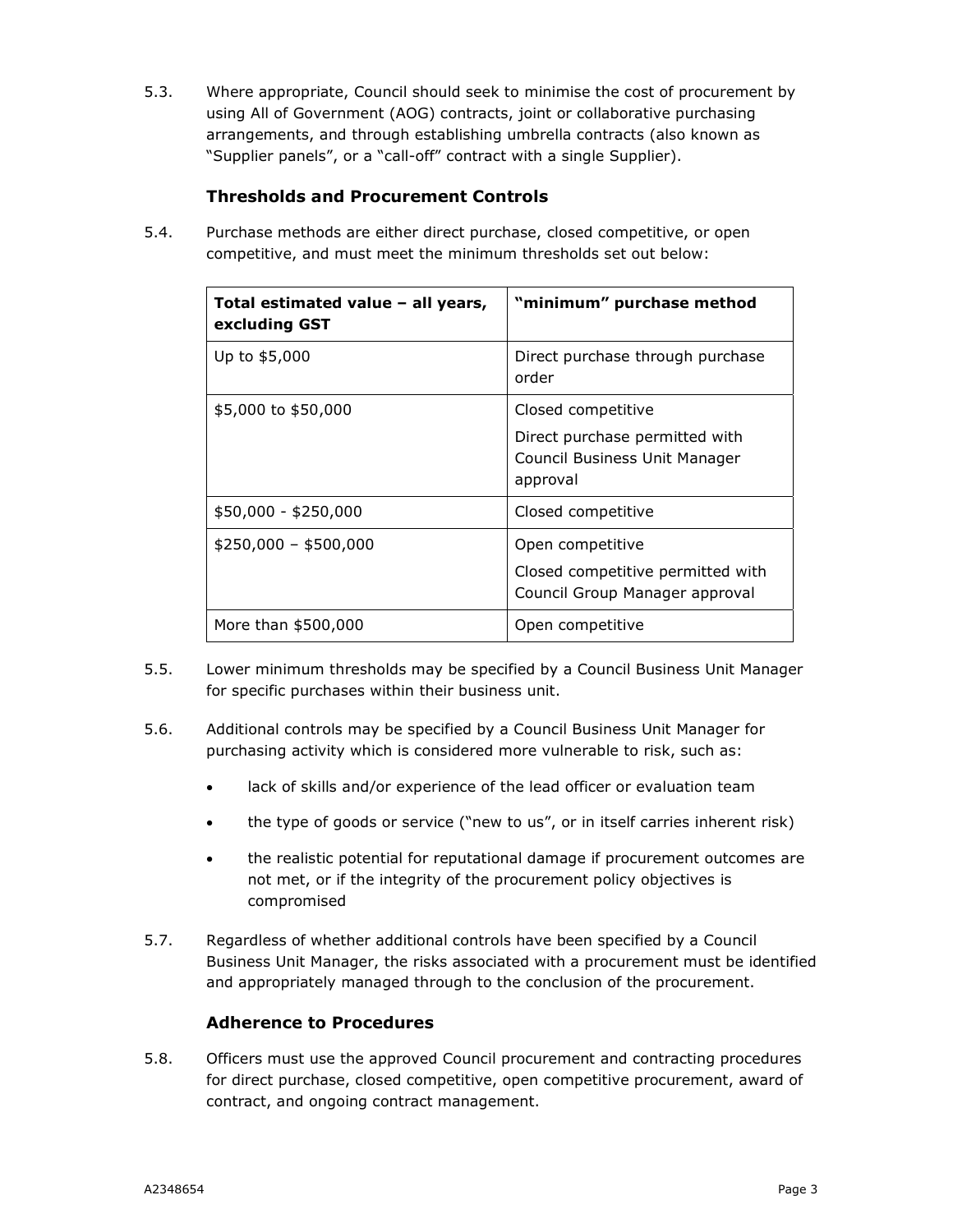- 5.9. Purchasing activity must be documented and recorded as described in the relevant approved Council procedures.
- 5.10. Contracts must be awarded using Council's set of approved contract templates.
- 5.11. All contracts awarded must be recorded in Council's contracts register.

#### **Approvals**

5.12. All procurements, regardless of value, must be approved prior to actual purchase, with a "one-up" management approval within officer financial delegated authority. The Tenders Subcommittee must approve the final award of contract for purchases that exceed the Chief Executive Officer's delegated financial authority.

#### **Maximum Term of Contract**

5.13. Contract duration will be for the maximum natural term for the provision of the goods and/or services. For provision of services where Council has an ongoing need, the maximum contract term is 10 years. Exceptions to the maximum contract term of 10 years require approval from the Chief Executive Officer.

#### **Performance Measures**

5.14. Contracts must have clear performance measures, which must be monitored and managed by officers to achieve the best outcomes from the contractual arrangement.

#### **Preferred Attributes in Suppliers**

- 5.15. This section sets out the preferred attributes in the Suppliers to the Council. All contracts to be let by Council will take into account the extent to which the preferred attributes will be required, and the extent to which the preferred attributes will influence procurement outcomes.
- 5.16. Council aims for its services to be delivered with the lowest possible greenhouse gas emissions. Council's preference is to contract with Suppliers who can demonstrate they are actively reducing, or committed to reducing greenhouse gas emissions and are building their resilience to the impacts of climate change. In aiming to become a carbon zero organisation, Council will progressively seek solutions that meet or exceed this target, through its procurement decisions.
- 5.17. Council's preference is to contract with Suppliers who can confirm their employees, with the exception of those on apprenticeship schemes, or cadets, will receive at least a Living Wage for work undertaken for Council. In line with the intentions of this policy, Council's expectation for existing contracts, or approved variations to existing contracts, is that Suppliers are committed to working towards a Living Wage for their employees.
- 5.18. Using local Suppliers is preferred, where Council's need for skills, experience, and availability can be met.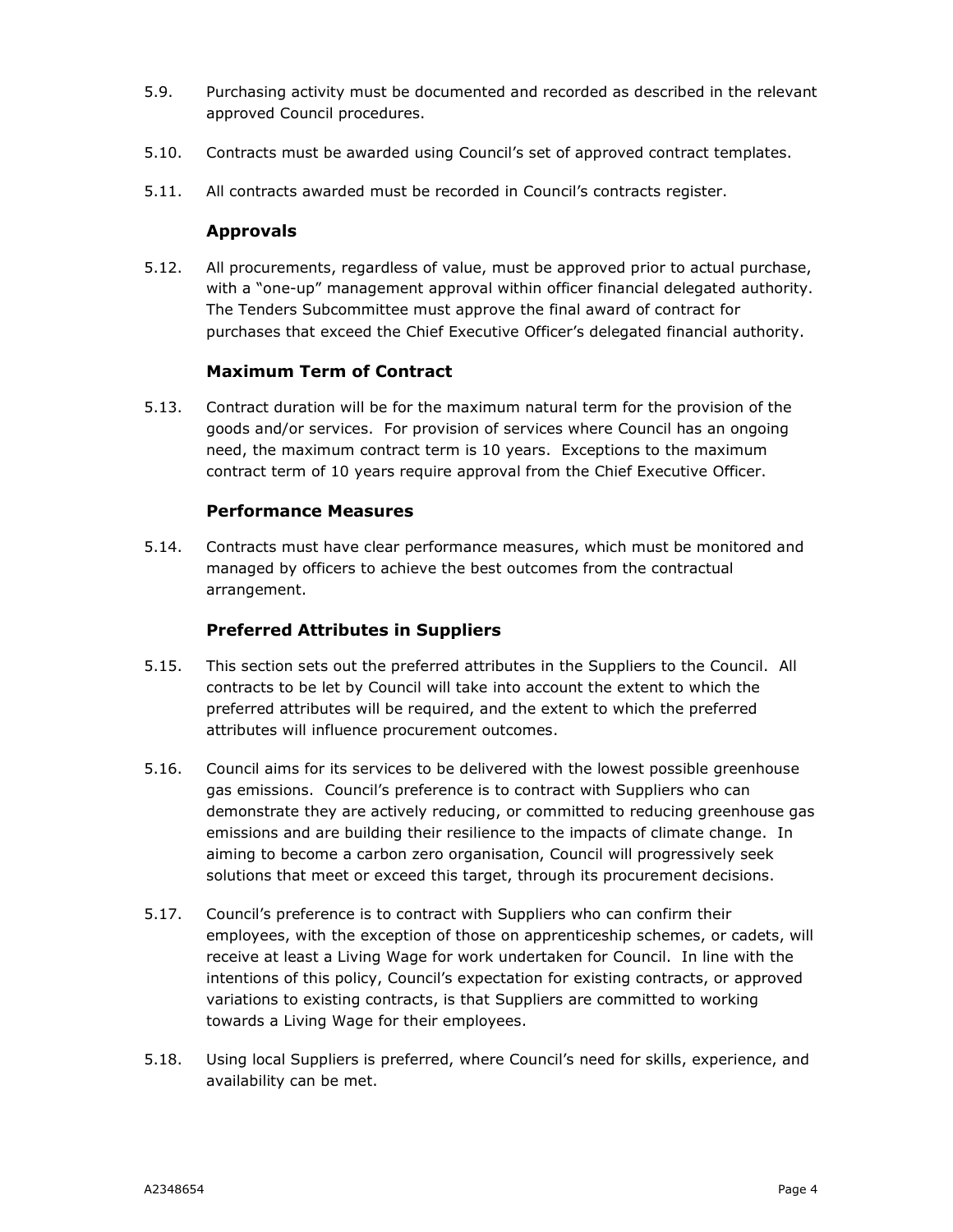- 5.19. Suppliers must ensure that their insurance and liability arrangements are reasonable and appropriate for the level of risk associated with the purchase and its related contractual agreement. For some purchases and contracts, Suppliers may be required by Council to provide additional insurances.
- 5.20. Suppliers may sub-contract work with Council's written agreement, subject to any conditions specified in the written agreement such as a requirement to comply with Council's procurement policy. Suppliers must accept liability for the acts and omissions of such sub-contractors.

#### **CCTOs and Joint Committees**

- 5.21. Nelmac Limited is a Council CCTO, and provides core infrastructural essential services for the maintenance and operation of Council utilities including water, storm water, and wastewater. Council's Investment Policy, adopted by Council resolution on 19 September 2019, states Council's policy is to negotiate an ongoing partnership agreement with Nelmac Limited for the provision of specified strategic services to Council. Therefore, Council may elect to extend or renew its utilities maintenance contracts with Nelmac Limited without following the requirements set out in paragraph 5.4.
- 5.22. Procurements undertaken for a Joint Committee's area of responsibility must comply with this policy, where Nelson City Council is the administering Council.

#### **6. EXCEPTIONS AND POLICY VARIATIONS**

#### **Exceptions**

- 6.1. Purchases through AOG arrangements must use the form of contract specified by the AOG arrangement.
- 6.2. A Supplier's form of contract may be used for IT software applications and licensing, with the approval of the relevant Council Business Unit Manager.
- 6.3. For all other purchases, approval must be obtained to use a non-Council contract form, and the contractual terms and conditions should be no less onerous than the comparable Council approved contract template. A request to use a Supplier's form of contract may be approved by the relevant Council Business Unit or Group Manager, where the total estimated value of the contract is within their delegated financial authority. Where the risks associated with a Supplier's form of contract are considered above acceptable levels, legal advice must be sought through Council's internal legal advisers.
- 6.4. An alternate procurement method or process may take precedence over Council's procurement policy and procedures where agreed with or required by an external funding agency. This may also apply for procurements on behalf of a partnership group where Council does not have sole decision making authority.
- 6.5. For a specific purchase, an officer may request an exception from the requirements of this policy; such requests require approval by Council's Senior Leadership Team. Requests for exception must detail the justification for the exception request, and how the objectives of this policy will be upheld.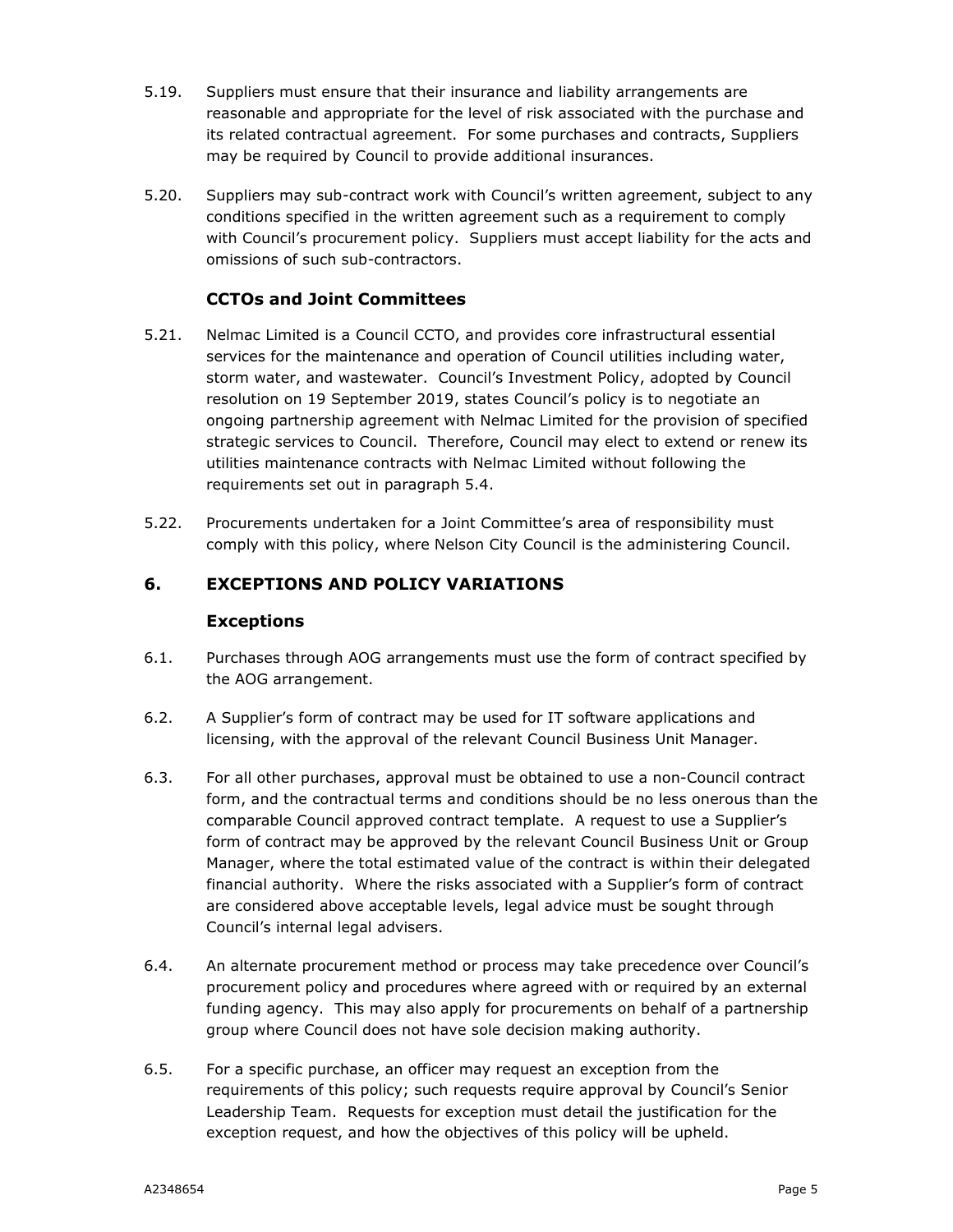- 6.6. This procurement policy does not apply to the following transactions:
	- Property and land purchases
	- Community funding provided by Council
	- Grants provided by Council
	- Koha, gifts, donations to volunteers in appreciation, and in kind donations
	- Investments, loans and guarantees
	- Employing staff
	- The appointment of non-elected committee members

#### **Policy Variations**

6.7. Council's Senior Leadership Team may, in exceptional circumstances, approve a temporary variation to this policy for some or all of Council's procurement, for a defined time period. Such temporary variations will be reported to the Audit, Risk and Finance Subcommittee.

#### **7. OVERSIGHT**

- 7.1. An internal Procurement Steering Committee, established in 2019, will:
	- Oversee procurement practice within Council
	- Direct the continuous improvement focus for procurement and contracts, including relevant key recommendations from internal and external audits
	- Review approved exceptions from the requirements of this policy
	- Have oversight of upcoming Council procurements
	- Monitor and have oversight of trends in NZ procurement practice which could be relevant to Council
- 7.2. Purchasing activity will be reported on a quarterly basis to the internal Procurement Steering Committee.
- 7.3. Contracts awarded for a total value of more than \$300,000 will be notified to the relevant Council Committee.
- 7.4. Excluding contracts for IT software applications and licensing, and AOG purchasing arrangements, contractual agreements using a Supplier's form of contract will be reported on a quarterly basis to the internal Procurement Steering Committee.
- 7.5. An annual performance evaluation of contracts of significant value that is, contracts awarded that required approval from either the Chief Executive or the Tenders Subcommittee - will be reported to the relevant Council Group Manager.
- 7.6. The effectiveness of this policy will be reviewed annually by the internal Procurement Steering Committee. Recommendations from the internal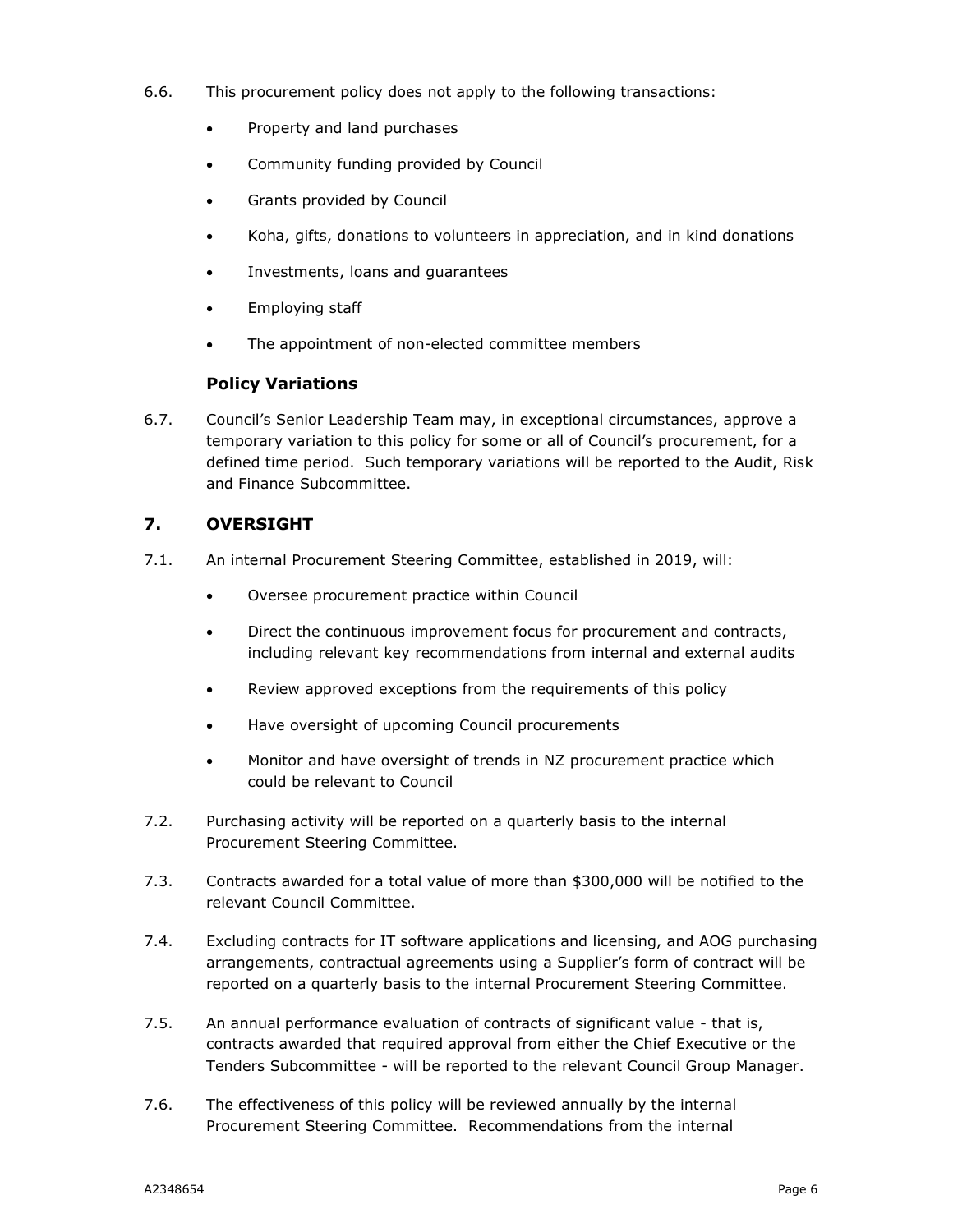Procurement Steering Committee for minor amendments to this policy may be executed with the approval of the Chief Executive. Such amendments will be reported to the Audit, Risk and Finance Subcommittee.

#### **8. GUIDANCE, PROCEDURES, TEMPLATES AND RESOURCES**

All resources supporting procurement including related policies, procedures, templates and guidance are available to officers through Council's procedure library.